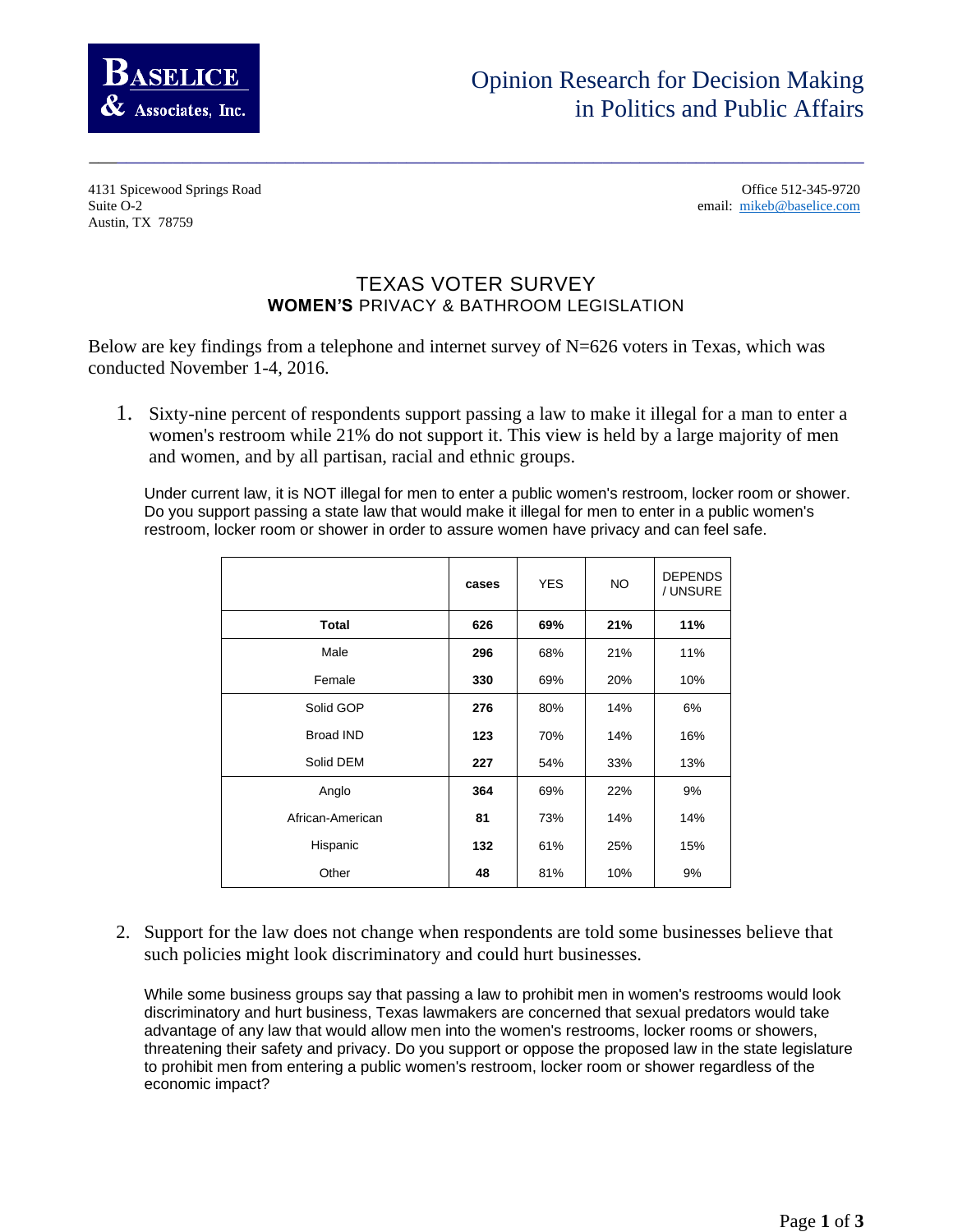|                  | cases | <b>SUPPOR</b> | OPPOSE | <b>DEPEND</b><br>S/<br><b>UNSURE</b> |
|------------------|-------|---------------|--------|--------------------------------------|
| Total            | 626   | 68%           | 23%    | 9%                                   |
| Solid GOP        | 276   | 83%           | 13%    | 4%                                   |
| <b>Broad IND</b> | 123   | 69%           | 18%    | 13%                                  |
| Solid DEM        | 227   | 51%           | 36%    | 13%                                  |

3. When informed that college and professional sports organizations might boycott Texas if they passed a law prohibiting men from entering women's restrooms, 47% of respondents - including just over half of men (51%) -- said they would boycott the organizations by refusing to watch games or purchase team merchandise.

If Texas passed a law prohibiting men from entering a women's restroom, locker room or shower, and college and professional sports organizations responded by refusing to host playoff games and other events in Texas, then would you refuse to watch college and professional sports games on TV or purchase team merchandise to protest their decision to boycott Texas?

|              | cases | <b>YES</b> | <b>NO</b> | <b>DEPENDS</b><br>/ UNSURE |
|--------------|-------|------------|-----------|----------------------------|
| <b>Total</b> | 626   | 47%        | 38%       | 14%                        |
| Male         | 296   | 51%        | 38%       | 11%                        |
| Female       | 330   | 44%        | 39%       | 17%                        |

4. Over three-quarters of respondents (77%) said the state should pass a law prohibiting elementary, middle school and high school boys from using girls restrooms, lockers are shower rooms. This view is held by a large majority of men and women, and by all partisan, racial and ethnic groups.

Should elementary, middle school and high school girls be forced to share the same restrooms, locker rooms and showers at the same time as elementary, middle school and high school boys, or should the state pass a law prohibiting boys from using girls restrooms, locker rooms and showers at the same time?

|                  | cases | <b>TOTAL</b><br><b>FORCED</b><br>TO<br><b>SHARE</b> | <b>TOTAL</b><br><b>PROHIBIT</b> | <b>DEPENDS</b><br>/ UNSURE |
|------------------|-------|-----------------------------------------------------|---------------------------------|----------------------------|
| <b>Total</b>     | 626   | 11%                                                 | 77%                             | 13%                        |
| Male             | 296   | 10%                                                 | 76%                             | 14%                        |
| Female           | 330   | 11%                                                 | 77%                             | 11%                        |
| Solid GOP        | 276   | 8%                                                  | 86%                             | 6%                         |
| <b>Broad IND</b> | 123   | 5%                                                  | 76%                             | 19%                        |
| Solid DEM        | 227   | 17%                                                 | 65%                             | 17%                        |
| Anglo            | 364   | 12%                                                 | 74%                             | 14%                        |
| African-American | 81    | 4%                                                  | 86%                             | 10%                        |
| Hispanic         | 132   | 13%                                                 | 74%                             | 13%                        |
| Other            | 48    | 5%                                                  | 87%                             | 8%                         |